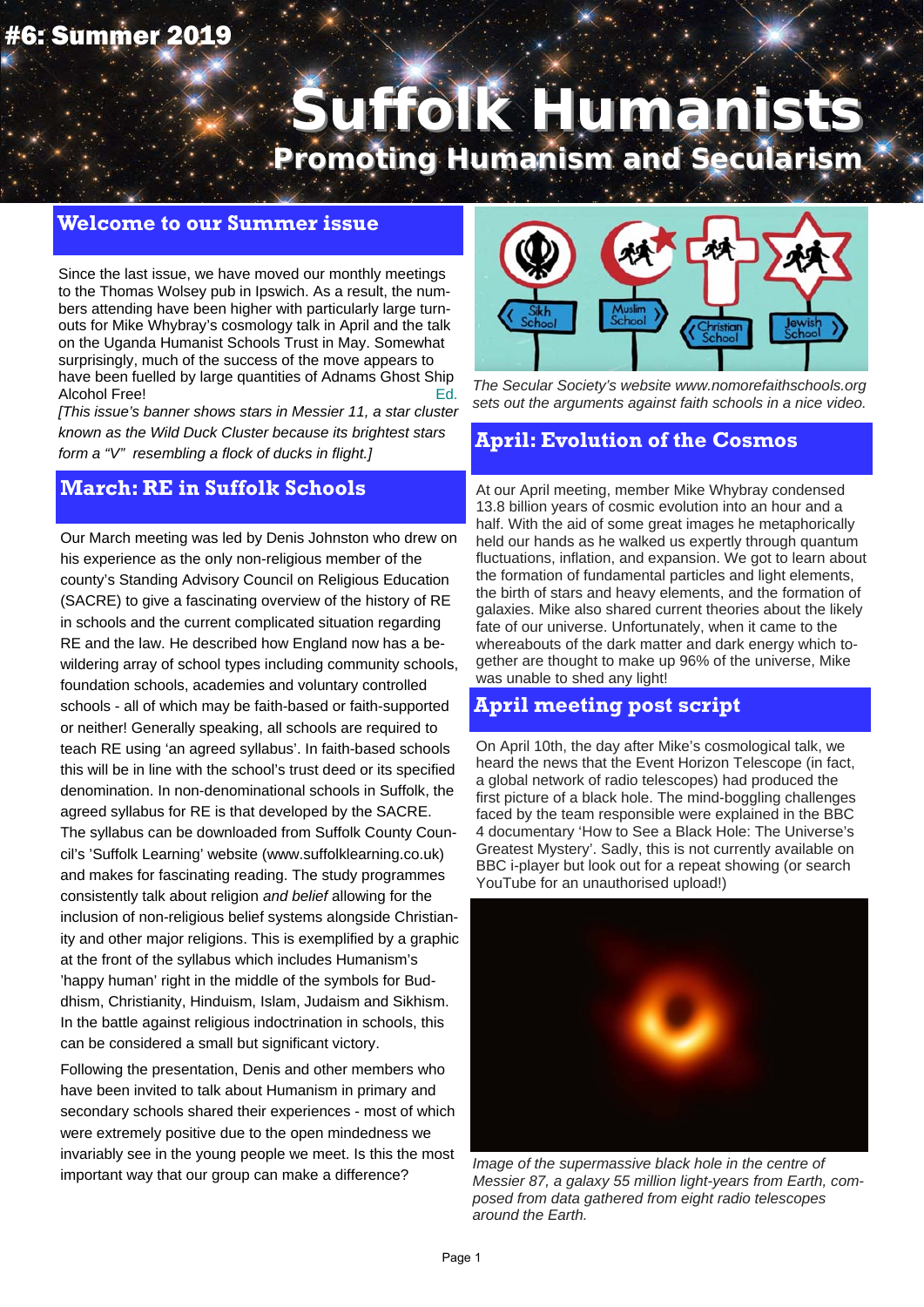## **May: Uganda Humanist Schools Trust**

The invited speaker at our May meeting was Steve Hurd, Chair of the trustees of the Uganda Humanist Schools Trust (UHST). Steve spoke to a packed room about the history of the Trust's work in supporting three schools in rural Uganda. He described how this was a response to the initiative of two founder members of the Uganda Humanist Association, Peter Kisirinya and Moses Kamya, who wished to establish schools embracing humanist principles in their own highly religious communities. We heard of the extreme challenges facing schools in deprived areas in a country where AIDS has left a legacy of many orphans. We also heard of the ways in which the school Principals and teachers, with the support of UHST, are overcoming the challenges. The key indicators of their success are the ever growing demand for places in UHST-supported schools and the remarkable examination results gained by pupils comparable to those achieved by their peers in more prestigious urban schools. Encouraged by these achievements, UHST is now considering supporting a primary school close to the border with the Democratic Republic of Congo - a location which will bring additional challenges!

Steve was very open about the difficulty of promoting humanism in schools where the vast majority of students, if not all, come from families and communities where religion is very important and largely unquestioned. He explained his own pragmatic approach which is not to openly confront religious beliefs, but to encourage the important but less contentious behaviours embodied in the schools' guiding principles. These include: freedom of thought and expression; rational enquiry and the scientific method; and, human rights and the right of individuals to choose their personal life stance.

The meeting closed with our Treasurer, John Mellis, presenting a cheque for £200 for the Trust's on-going work in Uganda.



*On behalf of the Uganda Schools Humanist Trust, Steve Hurd (L) accepts a cheque from John Mellis.* 

## **Quick Quiz**

These questions are loosely related to things mentioned elsewhere in this newsletter. Good luck!

1: What was the cause of the death of Thomas Wolsey?

- A Beheading
- B Natural causes
- C Hanged, drawn and quartered

2: According to Department for Education figures for 2017, approximately what proportion of state funded primary schools are denominational or have a religious character?

A 17% B 37% C 57%

3: In the US sitcom *The Big Bang Theory*, which character travelled into space?

- A Howard B Leonard C Sheldon
- 4: Who is the President of Uganda?
	- A Paul Kagame
	- B Emmerson Mnangagwa
	- C Yoweri Museveni

5: Which of the following is the flag of the Democratic Republic of Congo?



6: Earlier this year, Luke Perry, US actor and star of *Beverly Hills 90210*, was buried in a suit made from which of the following? A Mushr

| ooms | B Paper | U Grass |  |
|------|---------|---------|--|
|      |         |         |  |

(Answers at foot of back page.)

## **Humanists UK launches a new course**

Humanists UK has just launched a new, free 'massive open online course' (MOOC) on humanism. Called *Humanist Lives,* the course will not only offer an introduction to humanist approaches to life, but also the opportunity to hear the views of humanists from around the globe. Registration is now open for the first cycle of the course (available from June 10th) but if you miss this window then the course will be repeated at various times throughout the year. For further details go to the Humanists UK website (https:// humanism.org.uk/).